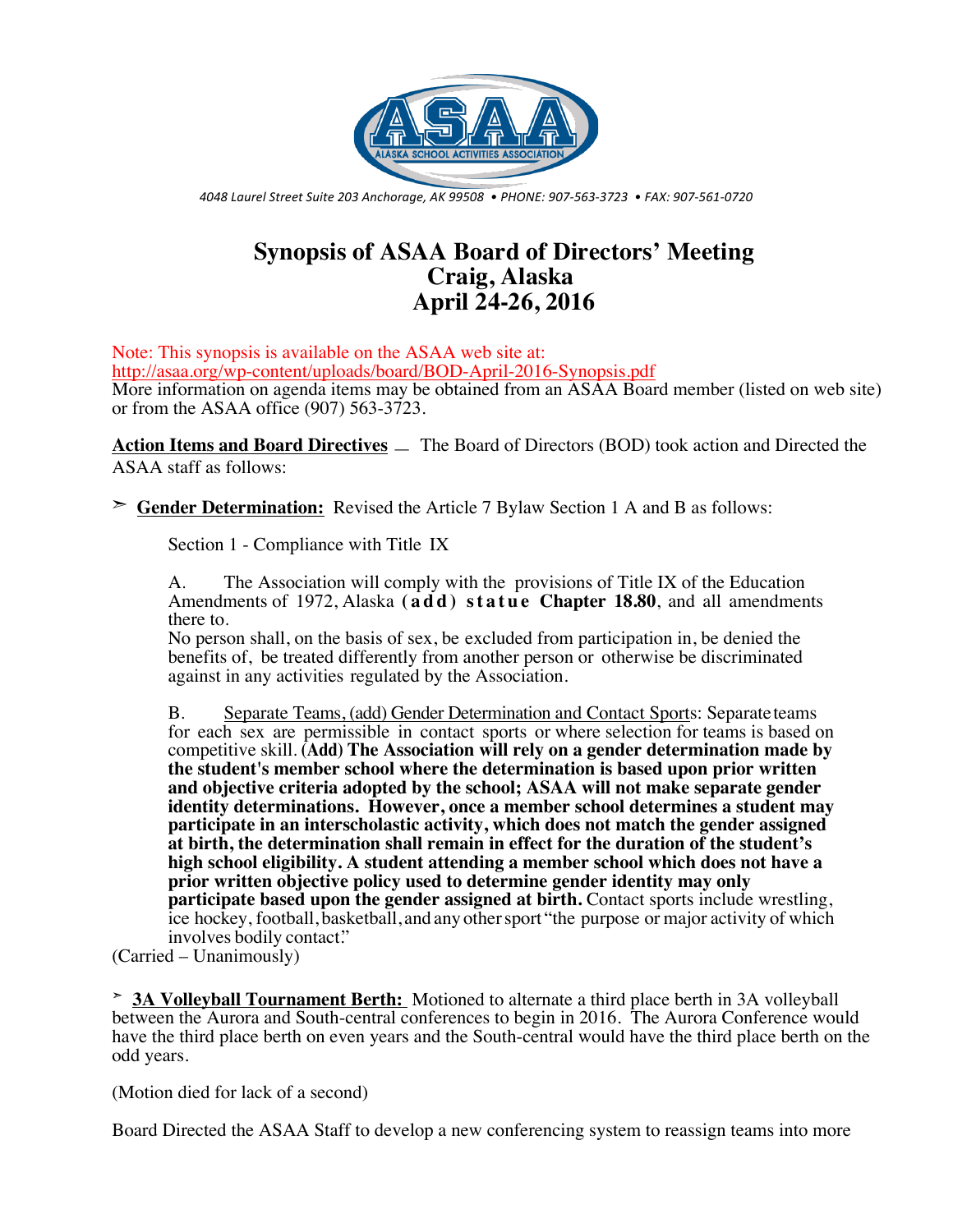balanced conferences.

➣ **Online Handbook and Tournament Programs: Directed** the ASAA Staff to proceed with the development of an online handbook and tournament programs to replace the existing "hardcopy" system. For the 2016-17 school year, schools may order "hardcopies" of the Bylaws and Policies or the ASAA Forms for \$10 each. There will be a free downloadable PDF available in late July.

➣ **Use of High School Age Officials at State Tournaments:** Discussed issues with the use of high school age students as officials, scoreboard operators and game books at state tournaments. The ASAA Staff was directed to attempt to find qualified adults willing to work the tournament, but high school age officials may be used if they are the best officials available. Directed the staff to train officials on the use of scoreboards and other such equipment, the officials may not have experience using.

➣ **Cross Country Running Classifications:** Motioned to divide the existing three Region 1 cross county running conferences into 11 smaller conferences with a total of 63 "at-large" berths. Each conference would have a set number of "at large" berths. Schools running in single school races would establish a qualifying time as well. Conferences, which will be named later, are as follows:

| <b>Conference/District</b>   | <b>Location</b>    | <b>Schools</b> | <b>Berths</b> |
|------------------------------|--------------------|----------------|---------------|
| North Slope                  | <b>Barrow</b>      | 8              | 7             |
| Northwest Arctic             | Kotzebue           | 11             | 7             |
| <b>Bering Strait</b>         | Unalakleet         | 15             | 3             |
| Nome                         | Nome               | 1              | 6             |
| Lower Yukon/Chevak/St. Marys | Lower Yukon        | 12             | 10            |
| Kuspuk/Iditarod/Yupiit       | Kuskokwim          | 11             | 3             |
| Lower Kuskokwim              | <b>Bethel</b>      | 23             | 10            |
| Southwest/Dillingham         | Dillingham         | 5              | 5             |
| Lake & Peninsula/Bristol Bay | <b>King Salmon</b> | 12             | 3             |
| <b>Aleutians East</b>        | King Cove          | 4              | 3             |
| Unalaska                     | Dutch Harbor       | 1              | 6             |
| Totals                       |                    | 103            | 63            |

(Motion Carried: 7-1)

➣ **Cross Country Running Awards:** Motioned to recognize the top three finishing 1A boys and girls, 2A boys and girls and 3A boys and girls at the State Cross Country awards.

(Carried – Unanimously)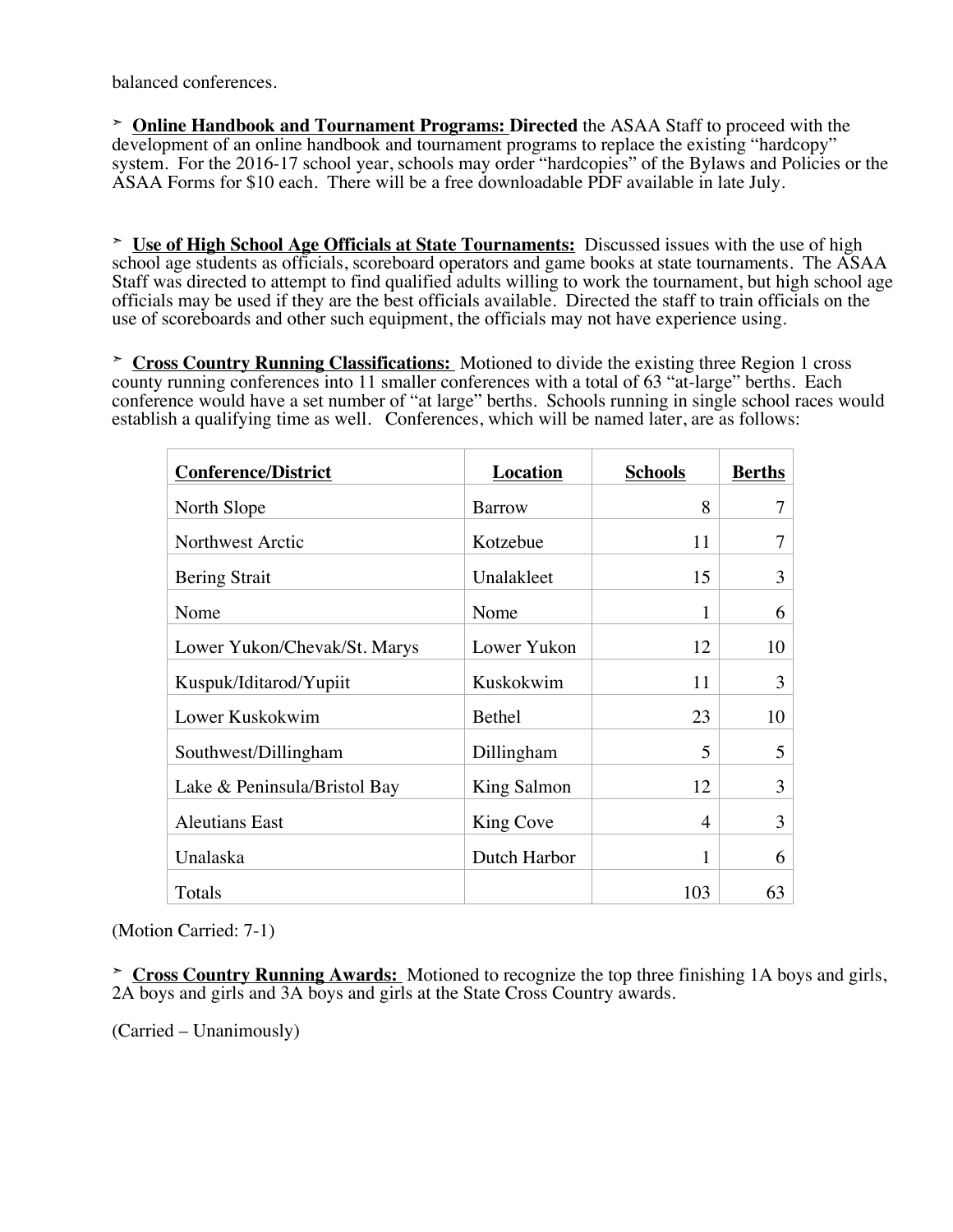➣ **Wrestling Seeding Process:** Motioned to use the following process to seed the State Wrestling Tournaments.

Coaches will continue to utilize Track Wrestling to enter regular season and conference results. After the conference tournaments and scratch deadline, ASAA will release the seeds as determined by Track Wrestling's running the ASAA Seeding criteria. ASAA will post those results and the seeding report online by 8:00 PM Tuesday.

Coaches have until 8:00 AM Thursday to notify ASAA of issues with the seeds. A committee composed of knowledgeable wrestling people will then review all the seeds, and those that coaches have questioned. This committee will have the authority to re-seed the tournament; if it is determined information was not entered correctly on Track Wrestling. Those coaches failing to utilize Trackwrestling properly will be issued a warning. If a "warned" coach makes the same mistake in future years, then the school is fined \$250.

(Carried – Unanimously)

➣ **Wrestling Weight Certifications** Motioned to revise the Wrestling Weight Certification policy to read:

### **WRESTLING WEIGHT CERTIFICATION**

All wresters weight certification must be completed and filed with ASAA prior to your first competition.A wrestler must have the lowest weight class in which he/she may wrestle determined within 60 calendar days prior to the first team competition of the season. Certification at a lower weight during the season is prohibited. After (add) the first 30 days of the season (delete) certification, a wrestler may not weigh in and wrestle at more than one weight class above the weight of certification without recertifying at a higher weight. Certification should be done before practice begins by a physician, physician assistant, or advanced nurse practitioner.

(Carried – Unanimously)

➣ **Other Cooperation School Programs** Motioned to allow Juneau-Douglas High School and Thunder Mountain High School to form cooperative teams, for the 2016-17 school year, in the sports/activities of:

DDF (Thunder Mountain) Wrestling (Thunder Mountain) Dance (Juneau Douglas) Tennis (Juneau Douglas) (Carried – Unanimously)

Directed the ASAA Staff to contact Nikiski High to request a letter from them asking to form a cooperative team in the sport of hockey if they wished to do so. The Board Directed the ASAA Staff to inform Nikiski, the request would more likely be passed if Kenai were in favor of the forming of the team as well.

The Board will continue to look at the Other Cooperative School Program Bylaw as a way to increase student participation during the 2016-17 school year.

➣ **Greatland Hockey** Directed the ASAA Staff to coordinate with the three Regions involved in Greatland Hockey as to the need to revise the conference bylaws. This revision would also look at the current format of the State Tournament and possibly combining the existing conference tournament with the Greatland State Championship. The plan should be submitted to the Board for consideration during the October 2016 Board Meeting.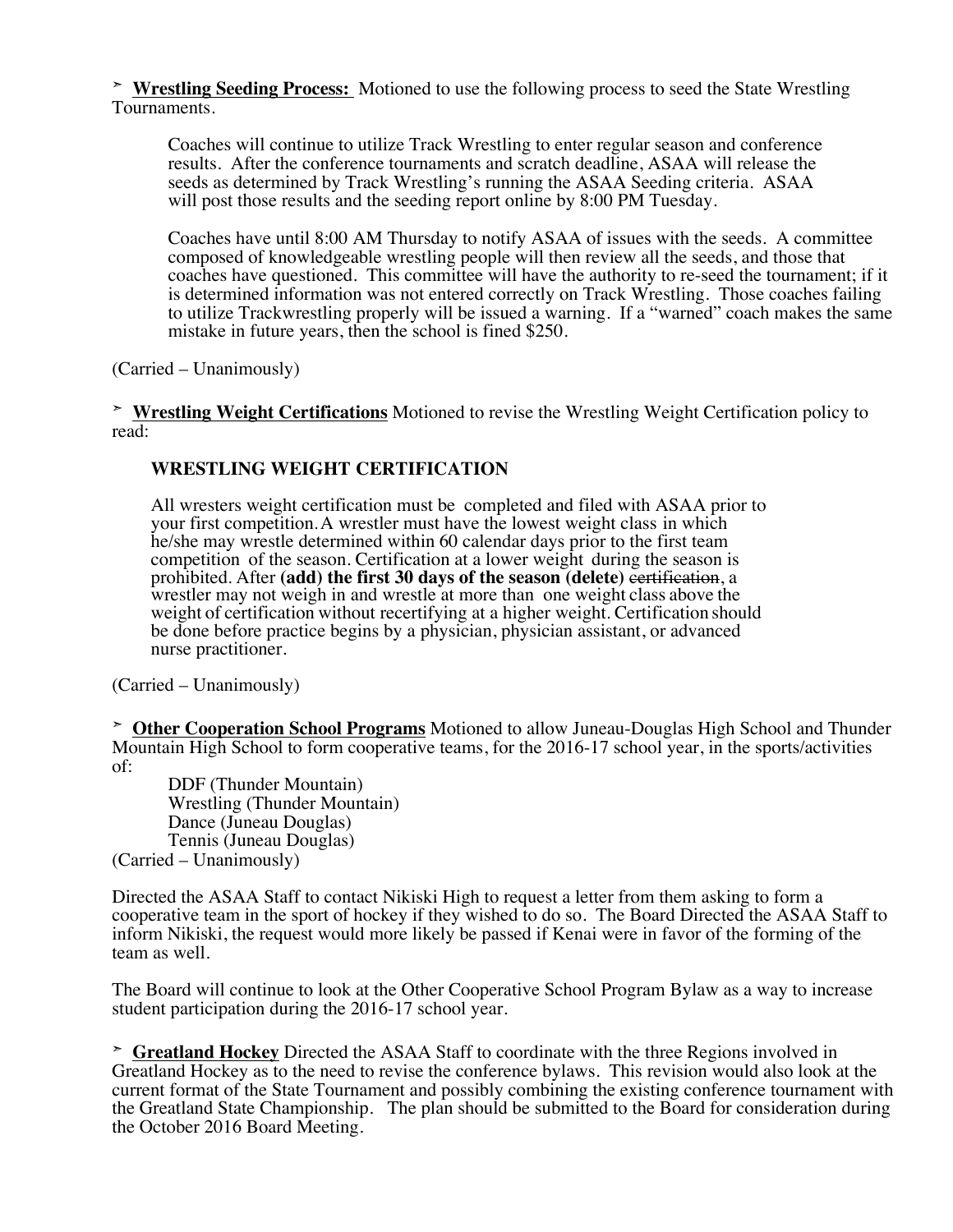➣ **Article 12 Section 9.14.A Bylaw (Foreign Exchange)** Directed the ASAA Staff to send out a bylaw revision to the membership to change the period of ineligibility for foreign exchange students who have been "directly" placed to a calendar year.

➣ **2A Volleyball State Tournament Format:** Motioned to change the format of the 2A volleyball tournament to the same double elimination format currently being used at the 3A/4A tournament.

(Carried – Unanimously)

➣ **Gold Lifetime Passes:** Motioned to accept the nominations from the six Regions of individuals to receive an ASAA Gold Lifetime Pass.

(Carried – Unanimously)

➣ **April 2017 Spring Board Location:** Motioned to conduct the April 23-25 ASAA Board of Director's Meeting in Homer.

(Carried – Unanimously)

➣ **Out of Season Contact Policy:** Directed the ASAA Staff to reconvene the Out of Season Contact Committee. The Regions will confirm with ASAA their committee appointments. Region 4 ASAA Board member, Kirsten Johnson, will chair the committee.

➣ **2016-17 Association Goals:** Motioned to adopt the following ASAA Goals for the 2016-17 school year:

- 1. To develop more cost effective ways for the member schools to participate<br>2. To increase the statewide awareness of the importance of educational based
- 2. To increase the statewide awareness of the importance of educational based activities
- 3. To develop a Strategic Marketing Plan
- 4. To increase use of digital formats to reduce cost and provide better service
- 5. To continue to monitor the Association's finances.

(Carried – Unanimously)

➣ **Small School Wrestling Conference Split:** Motioned to split the current small school's Great Alaska Conference into two conferences, with each new conference receiving two berths. Unalaska will be placed the conference in which Bethel wrestles. The conferences will be named later.

(Carried – Unanimously)

➣ **Togiak Reclassification:** Motioned to reclassify Togiak High School as a 1A school beginning with the 2016-17 school year. Togiak will be placed in the Aleutians East Conference for basketball and the Southwest conference for Mixed 6 volleyball.

(Carried – Unanimously)

➣ **Hall of Fame:** Motioned to approve the ASAA Hall of Fame Bylaw revision and to confirm the appointments of the Hall of Fame Selection committee as recommended by the Hall of Fall Selection **Committee** 

(Carried – Unanimously)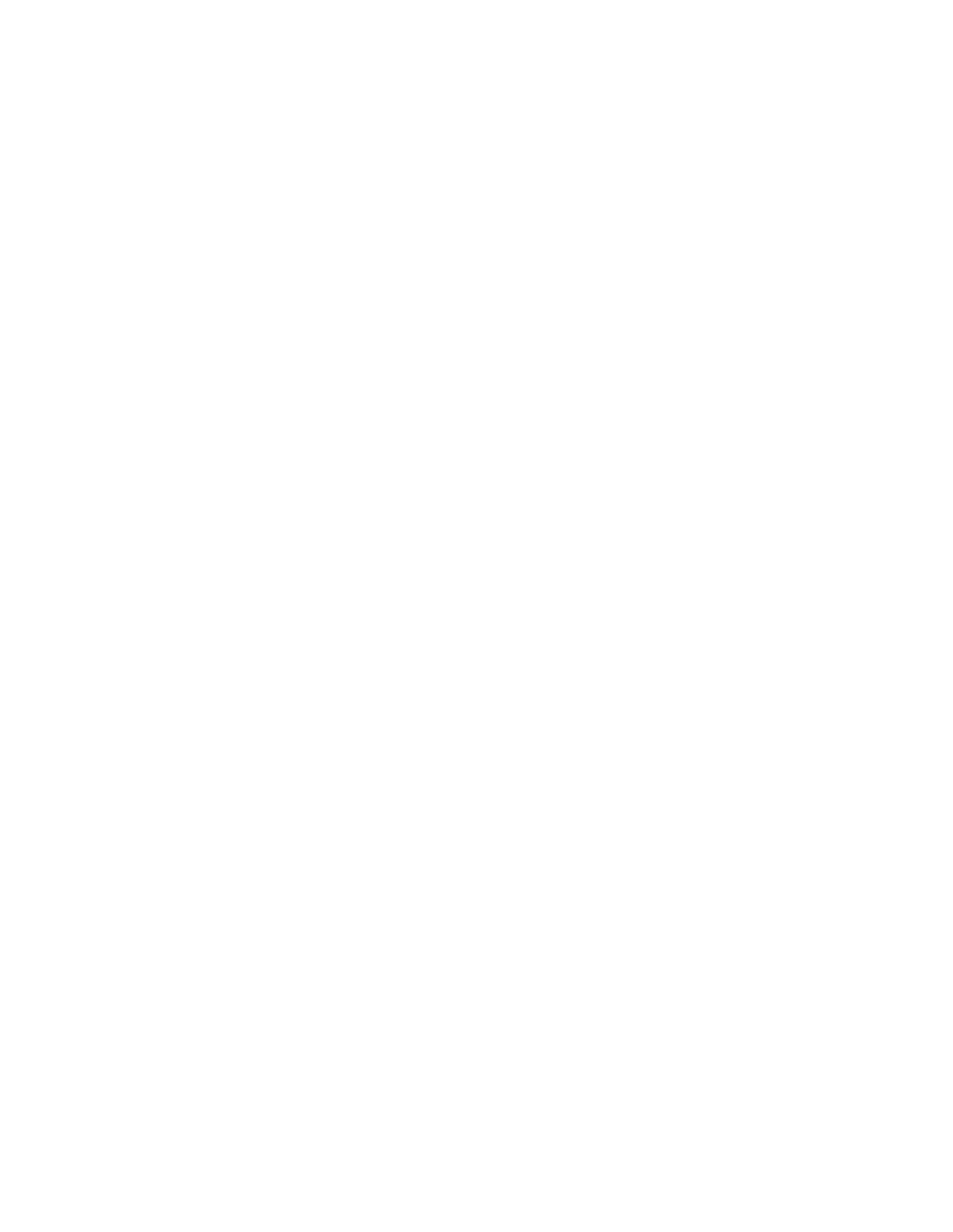➣ **Classification Committee:** Motioned to approve the creation of a committee to review and make recommendations to the Board of Directors. The Committee will be chaired by Region 5 Board Member, Andrew Friske and will consider the appropriate classification for private schools in addition to reviewing the classifications based on enrollment numbers. Regional appointments to the committee will be made during the May 2016 Board Meeting.

(Carried – Unanimously)

➣ **Supplemental Hockey Rules:** Directed the ASAA Staff to form a committee to review the current supplemental hockey rules. The committee will be made up of the ASAA Associate Director in charge of hockey, the ASAA Hockey Rules Interrupter, current hockey officials and member so the Hockey Coaches Committee. This committee will make recommendations for the ASAA Board to consider at its October 2016 meeting.

➣ **Lumen Christi Baseball and Tennis Conference Placement:** Motioned to place Lumen Christi into the current Region 3 baseball and tennis conferences

(Carried – Unanimously)

➣ **Wrestling Medical Forfeits:** Motioned to exclude "medical forfeits" as an option during wrestling tournaments.

(Carried – Unanimously)

Officials will be directed to only determine if the wrestler is "an injury default" or a "forfeit" at which point, the NFHS Wrestling Rule book will be followed.

**Article 8 Sections 1 and 2 Bylaws (Amateurism)** Directed the ASAA Staff to send out a bylaw revision to the membership to change the aggregate value of awards, merchandise or prize a student may receive from \$250 to \$1000.

**Reports:** The BOD heard the following reports:

- Board Members
- State Tournaments
- Finance Committee
- Student Government
- Officials/Coaches
- Sponsorships/Marketing/Promotions
- Play for Keeps, Win for Life/Hall of Fame
- Sports Medicine Advisory Committee (SMAC)
- Executive Director

**Public Comments:** Heard from Kotzebue's Kenny Gallahorn regarding concerns with the format of the State Basketball Tournament. Heard from Nikiski's Amy Stock in regards to the benefits of allowing Nikiski and Kenai form a cooperative hockey team.

#### **Executive Session:** none

#### **Workshops: None**

**Hearings:** None